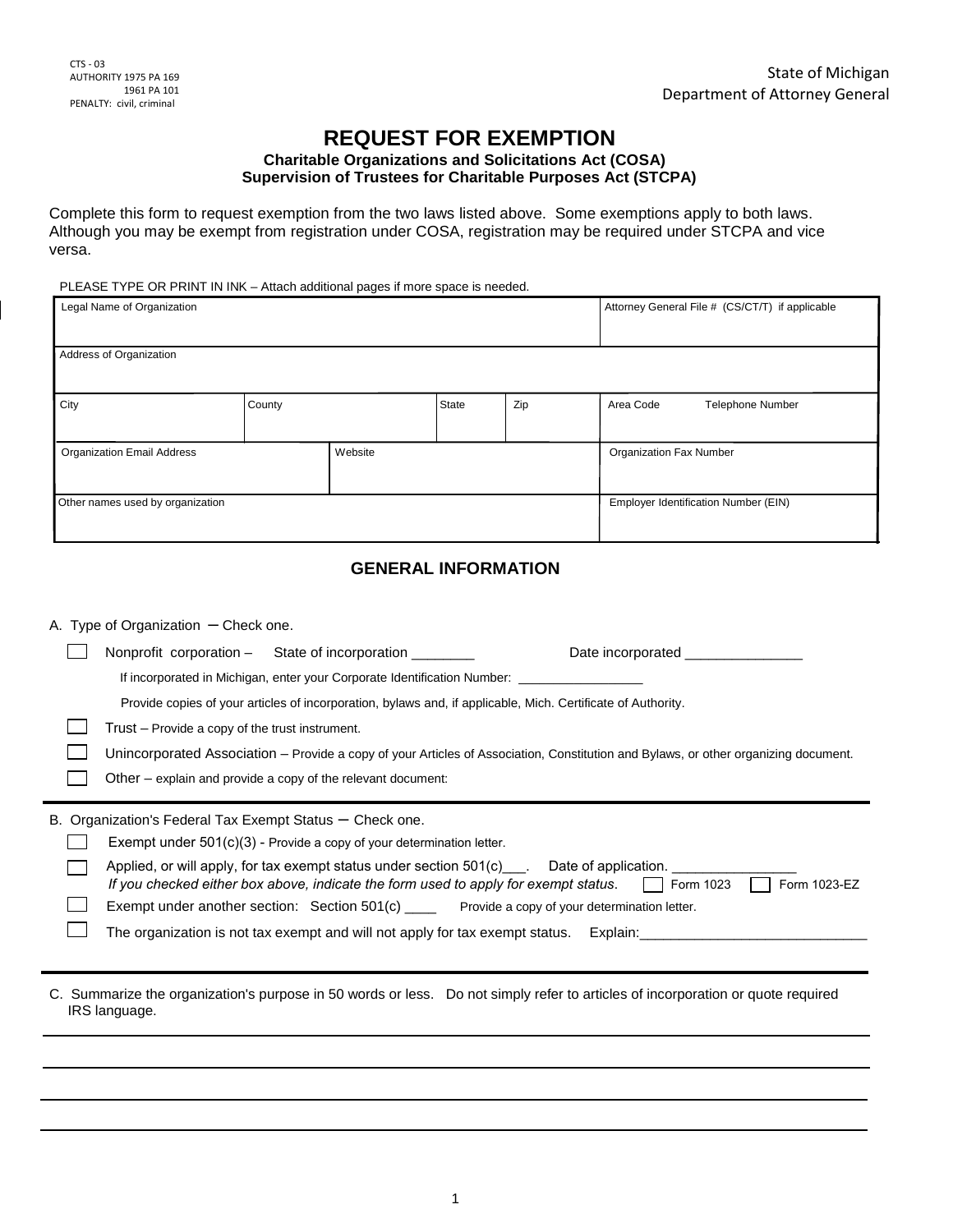## **MICHIGAN DEPARTMENT OF ATTORNEY GENERAL REQUEST FOR EXEMPTION**

**D. Specific exemptions.** Check all that apply to the organization. Additional information and required documentation is listed in the right column.

See the Key at the end to determine if any additional forms must be filed.

| <b>Exemption</b>                                                                                                                                                                                                                                                                                                                                                                                                                                                                                  | <b>Required Documentation</b>                                                                                                                                                                                              |  |  |  |  |
|---------------------------------------------------------------------------------------------------------------------------------------------------------------------------------------------------------------------------------------------------------------------------------------------------------------------------------------------------------------------------------------------------------------------------------------------------------------------------------------------------|----------------------------------------------------------------------------------------------------------------------------------------------------------------------------------------------------------------------------|--|--|--|--|
| <b>Section I</b><br>The exemptions in the following section apply to both COSA and STCPA.                                                                                                                                                                                                                                                                                                                                                                                                         |                                                                                                                                                                                                                            |  |  |  |  |
| 1. An organization that requests contributions only for the relief<br>or benefit of a named individual or family with all fundraising<br>conducted by persons who are unpaid for their service.                                                                                                                                                                                                                                                                                                   | Enter the name, address, and telephone number of the<br>beneficiary:                                                                                                                                                       |  |  |  |  |
| 2. A Michigan educational institution approved by the Michigan<br>Board of Education. Michigan approval is separate from<br>accreditation or other certifications.                                                                                                                                                                                                                                                                                                                                | Provide appropriate documentation from the Michigan<br>Department of Education.                                                                                                                                            |  |  |  |  |
| 3. A veterans organization incorporated under federal law.                                                                                                                                                                                                                                                                                                                                                                                                                                        | Submit proof of federal charter.                                                                                                                                                                                           |  |  |  |  |
| 4. A licensed hospital. Health systems and other affiliates are<br>not exempt even if they include a licensed hospital.                                                                                                                                                                                                                                                                                                                                                                           | Provide a copy of the hospital license.                                                                                                                                                                                    |  |  |  |  |
| 5. A school booster organization operating with the knowledge<br>and approval of an educational institution for the support or<br>promotion of educational, artistic, musical, or athletic<br>programs or events.                                                                                                                                                                                                                                                                                 | The school booster organization must serve only one school<br>which must be an approved school in Michigan. Provide the<br>name of the school and attach documentation of its knowledge<br>and approval.                   |  |  |  |  |
| 6. A governmental unit or instrumentality.                                                                                                                                                                                                                                                                                                                                                                                                                                                        | Provide explanation and copies of appropriate documentation.<br>If you merely receive government funding, or you intend to<br>become a governmental instrumentality in the future, the<br>exemption does not apply to you. |  |  |  |  |
| 7. An advocacy or lobbying organization, or an organization<br>associated with an advocacy organization, political party,<br>candidate or committee, that does not have 501(c)(3) status.                                                                                                                                                                                                                                                                                                         | Provide explanation, articles of incorporation, and a copy of<br>the IRS determination letter.                                                                                                                             |  |  |  |  |
| 8. A duly constituted religious organization or group affiliated<br>with and forming an integral part of a religious organization.<br>Note - If the organization's IRS 501(c)(3) determination letter<br>requires it to file a Form 990, 990-EZ, or 990-N, the<br>organization likely does not qualify for this exemption.                                                                                                                                                                        | Provide explanation and appropriate documentation, including<br>a copy of the IRS determination letter that states that filing<br>Form 990 is not required.                                                                |  |  |  |  |
| 9. An organization that will not have 501(c)(3) status and whose<br>principal purpose is not charitable but that solicits from time to<br>time for a charitable purpose.<br>Note - To qualify for this exemption:<br>The organization must not have, or intend to receive,<br>501(c)(3) status.<br>All fundraising must be performed by members of the<br>organization who are not paid for their services.<br>. All funds must be wholly used for the purposes for which they<br>were solicited. | Provide the IRS determination of tax-exempt status that is not<br>$501(c)(3)$ .<br>If the organization annually files a Form 990 or 990-EZ with<br>the IRS, provide a copy.                                                |  |  |  |  |
| <b>Section II</b>                                                                                                                                                                                                                                                                                                                                                                                                                                                                                 |                                                                                                                                                                                                                            |  |  |  |  |
| The exemptions in the following section apply only to COSA.                                                                                                                                                                                                                                                                                                                                                                                                                                       |                                                                                                                                                                                                                            |  |  |  |  |
| 10. An organization that confines solicitations to drives solely<br>among members, directors and their immediate families,<br>where the general public is not invited to become a member.<br>This includes a private foundation for IRS tax purposes that<br>receives contributions solely from incorporators, directors,<br>stockholders or their families, or from a sponsoring business.                                                                                                       | Provide an explanation of your membership requirements,<br>your solicitation activities, and/or your relationship with<br>expected contributors.                                                                           |  |  |  |  |
| 11. An organization whose sole source of contributions is a<br>charitable organization registered with this office to solicit<br>contributions.                                                                                                                                                                                                                                                                                                                                                   | Enter the name and registration number of the registered<br>organization:                                                                                                                                                  |  |  |  |  |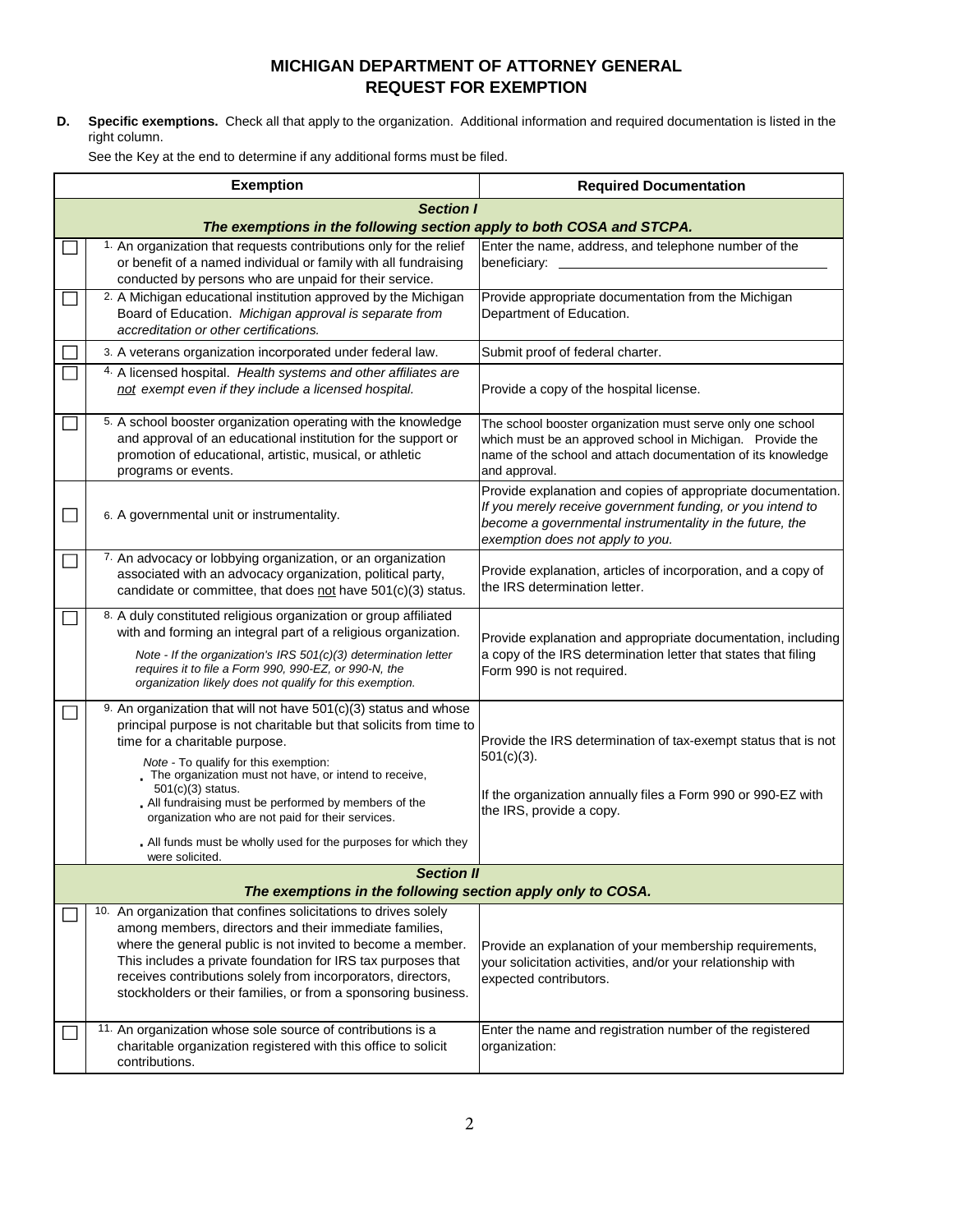## **MICHIGAN DEPARTMENT OF ATTORNEY GENERAL REQUEST FOR EXEMPTION**

| <b>Exemption</b>                                                                                                                                                                                                                                                                                                                                                                                                                                                                                                                                                                                                                                                                                                                                                                                                                                             | <b>Required Documentation</b>                                                                                                                                                                                                                                                                                                                                                                                                                                                                                                                                                                                                                                                 |
|--------------------------------------------------------------------------------------------------------------------------------------------------------------------------------------------------------------------------------------------------------------------------------------------------------------------------------------------------------------------------------------------------------------------------------------------------------------------------------------------------------------------------------------------------------------------------------------------------------------------------------------------------------------------------------------------------------------------------------------------------------------------------------------------------------------------------------------------------------------|-------------------------------------------------------------------------------------------------------------------------------------------------------------------------------------------------------------------------------------------------------------------------------------------------------------------------------------------------------------------------------------------------------------------------------------------------------------------------------------------------------------------------------------------------------------------------------------------------------------------------------------------------------------------------------|
| 12. A hospital-based foundation or auxiliary that solicits<br>contributions solely for 1 or more licensed hospitals.<br>See instructions.                                                                                                                                                                                                                                                                                                                                                                                                                                                                                                                                                                                                                                                                                                                    | Enter the name of the parent hospital:                                                                                                                                                                                                                                                                                                                                                                                                                                                                                                                                                                                                                                        |
| 13. An organization that does not intend to solicit and receive,<br>and does not actually receive, contributions in excess of<br>\$25,000.00 during any 12-month period.<br>Do not include grants from governmental agencies or restricted grants from<br>foundations when calculating contributions. See instructions.<br>Note - To qualify for this exemption:<br>. All fundraising functions must be conducted by persons,<br>whether staff or contractors, who are not paid for their<br>services.<br>The organization must make a financial statement of its<br>activities of its most recent fiscal year available to its members<br>and the public.<br>14. A nonprofit corporation whose purpose is the owning and<br>operating of facilities for the aged and chronically ill that is<br>under the sole control of a religious or fraternal society. | This exemption also applies if the organization or trust does not<br>solicit or receive any contributions.<br>Provide a copy of your latest IRS 990, 990-EZ, or 990-PF.<br>(We do not accept Form 990-N.) If you have not prepared<br>an IRS return, provide a financial statement or treasurer's<br>report. If you are a newly created organization in your first<br>fiscal period, you do not have to provide a financial<br>statement at this time.<br>Provide a schedule of all governmental grants and restricted<br>grants from foundations received during the year of your<br>financial report.<br>Provide proof of sole control by a religious or fraternal society. |
| 15. An organization at least 50% of whose activities are licensed<br>by the Michigan Department of Health and Human Services to<br>serve children and families.                                                                                                                                                                                                                                                                                                                                                                                                                                                                                                                                                                                                                                                                                              | Enter the name of the specific state licensing agency and your<br>license number:                                                                                                                                                                                                                                                                                                                                                                                                                                                                                                                                                                                             |
| <b>Section III</b>                                                                                                                                                                                                                                                                                                                                                                                                                                                                                                                                                                                                                                                                                                                                                                                                                                           |                                                                                                                                                                                                                                                                                                                                                                                                                                                                                                                                                                                                                                                                               |
| The following section applies only to the STCPA.                                                                                                                                                                                                                                                                                                                                                                                                                                                                                                                                                                                                                                                                                                                                                                                                             |                                                                                                                                                                                                                                                                                                                                                                                                                                                                                                                                                                                                                                                                               |
| 16. An organization incorporated or organized in a state other<br>than Michigan that will never hold assets in Michigan,<br>including cash, savings accounts, investment accounts, land,<br>building, equipment, etc.                                                                                                                                                                                                                                                                                                                                                                                                                                                                                                                                                                                                                                        |                                                                                                                                                                                                                                                                                                                                                                                                                                                                                                                                                                                                                                                                               |
| <sup>17</sup> An organization that receives operating funds from United<br>Way.                                                                                                                                                                                                                                                                                                                                                                                                                                                                                                                                                                                                                                                                                                                                                                              | Identify the specific United Way office:                                                                                                                                                                                                                                                                                                                                                                                                                                                                                                                                                                                                                                      |
| 18. An amateur theater, band, orchestra, chorale or dance<br>organization.                                                                                                                                                                                                                                                                                                                                                                                                                                                                                                                                                                                                                                                                                                                                                                                   |                                                                                                                                                                                                                                                                                                                                                                                                                                                                                                                                                                                                                                                                               |

| Key:                                                                                    | <b>Forms to provide</b><br>(available at www.mi.gov/charity)                                                                            |  |  |
|-----------------------------------------------------------------------------------------|-----------------------------------------------------------------------------------------------------------------------------------------|--|--|
| If you did not check a box:                                                             | CTS-01, Initial Solicitation Form.                                                                                                      |  |  |
| If you checked a box in Section I, or<br>if you checked boxes in more than one section: | CTS-03, Request for Exemption form.                                                                                                     |  |  |
| If you checked a box in Section II and did not check a box in<br>Sections I or III:     | CTS-03, Request for Exemption form and<br>CTS-05, Registration and Inventory Forms for Corporations<br>and Unincorporated Associations. |  |  |
| If you checked a box in Section III and did not check a box in Sections I<br>lor II:    | CTS-03, Request for Exemption form and<br>CTS-01, Initial Solicitation Form.                                                            |  |  |

#### **You will be notified in writing after your request for exemption has been reviewed and a determination has been made.**

#### **CERTIFICATION**

I certify that I am an authorized represtentative of the organization and that to the best of my knowledge and belief the information provided, including all accompanying documents, is true, correct, and complete. False statements are prohibited by MCL 400.288(1)(u) and MCL 400.293(2)(c) and are punishable by civil and criminal penalties.

Type or print name (must be legible)

Title Date

This is a public record, copies of which are sent, upon request, to any interested person.